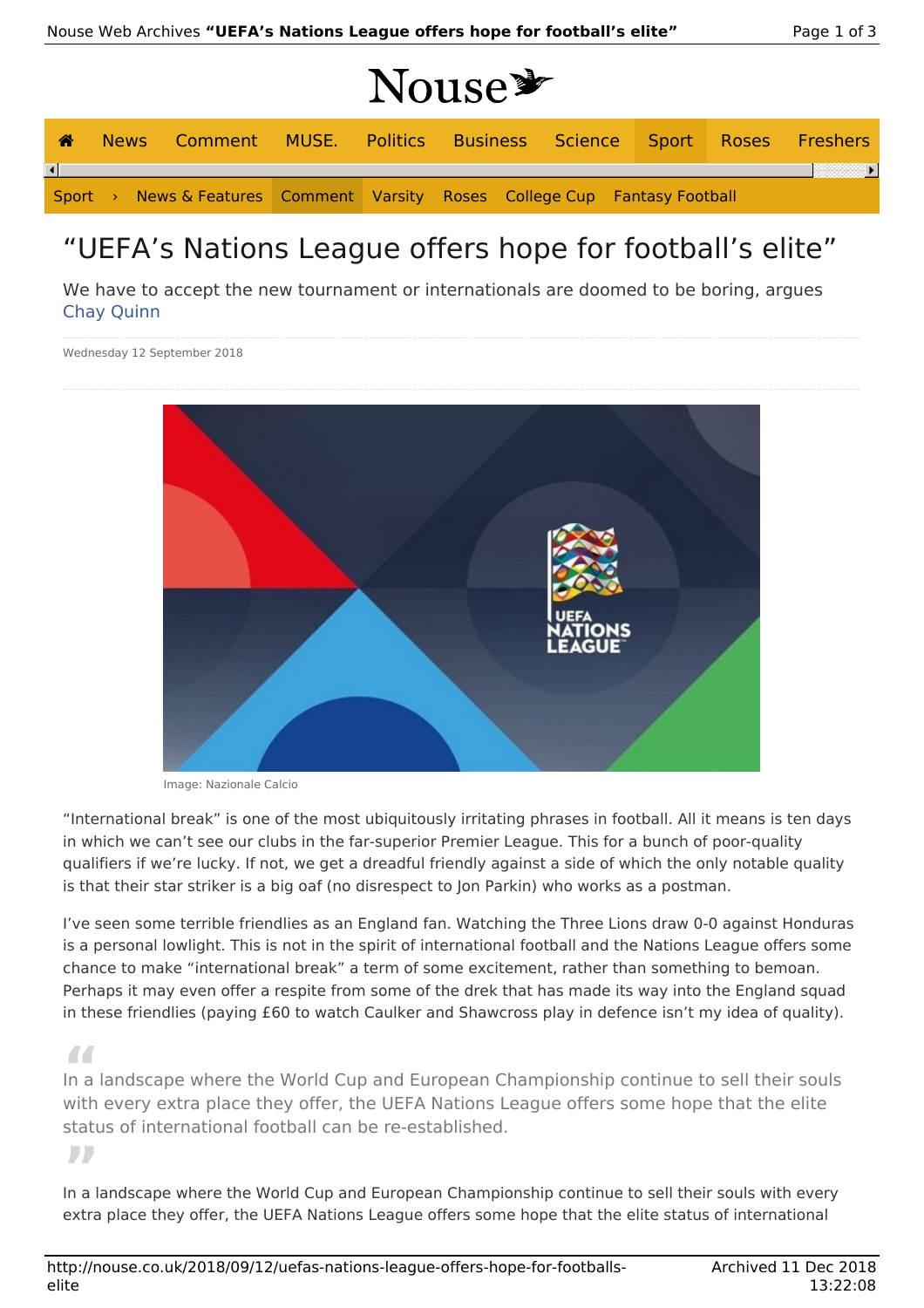## Nouse Web Archives **"UEFA's Nations League offers hope for football's elite"** Page 2 of 3

football can be re-established. Segregation of the best from the rest is the way forward. The tiered system that this new competition offers a way to keep the best together but also allows more opportunities for sides on the cusp to break into this tier. Currently, the World Cup and European Championships offer this chance once every two years but the frequency and scheduling of this new tournament give nations another chance to be judged.

For the elite sides, a chance to measure themselves against the best. For the rest, an ability to qualify for the major tournaments or make advances to become elite themselves. For England, more opportunities to get shown up by Montenegro. If this system had been introduced sooner, perhaps this Croatia side (a side that has been of great quality for half a decade) may have got the recognition it secured this summer considerably earlier. Rather than the last hurrah for Modric and co, this team may have stood a better chance to get their recognition when history's forgetful eye is cast glosses over this time. Sadly, I fear they will be forgotten.



Perhaps Croatia would have had more sustained success if the shorter cycle that the Nations League creates was introduced earlier? Image: Russian Presidential Press and Information Office

The true merit of the Nations League will be assessed at the next European Championships and in Qatar. If the quality of the continent-wide tournament's third-and-fourth seeds can hold their own and not go down without so much as a whimper (again) then this new format will be a consummate success. The Nations League may even provide the tonic for the tournament's existential problem: the difference in quality between qualified teams. Qualification for these tournaments is in dire straits currently. When Italy and Holland miss out but Panama make it in, you know there's a problem.

But all this progress is damaged when nay-sayer journalists continue to criticise the format simply because they haven't the patience nor the adaptability to understand its complexity. They need to realise what this change in format offers: a respite from the tedium of international friendlies and hope that the major tournaments will return to the consistent quality that many of the previous European Championships lacked. Or would they rather watch another droll, inconsequential bore-draw? And let's be honest, we will still go ballistic if England wins it…



|  | Most Read Discussed                                           |
|--|---------------------------------------------------------------|
|  | 1. Men's Football 3s fight back to win on Derby Day           |
|  | 2. Premier League Round-Up: Gameweek 15                       |
|  | 3. Zidane the greatest of all time                            |
|  | 4. Mind over Matter: An insight into the psychology of boxing |
|  | 5. Women's sport to open and close Roses 2019                 |
|  | 6. Is lad culture really a bad thing?                         |